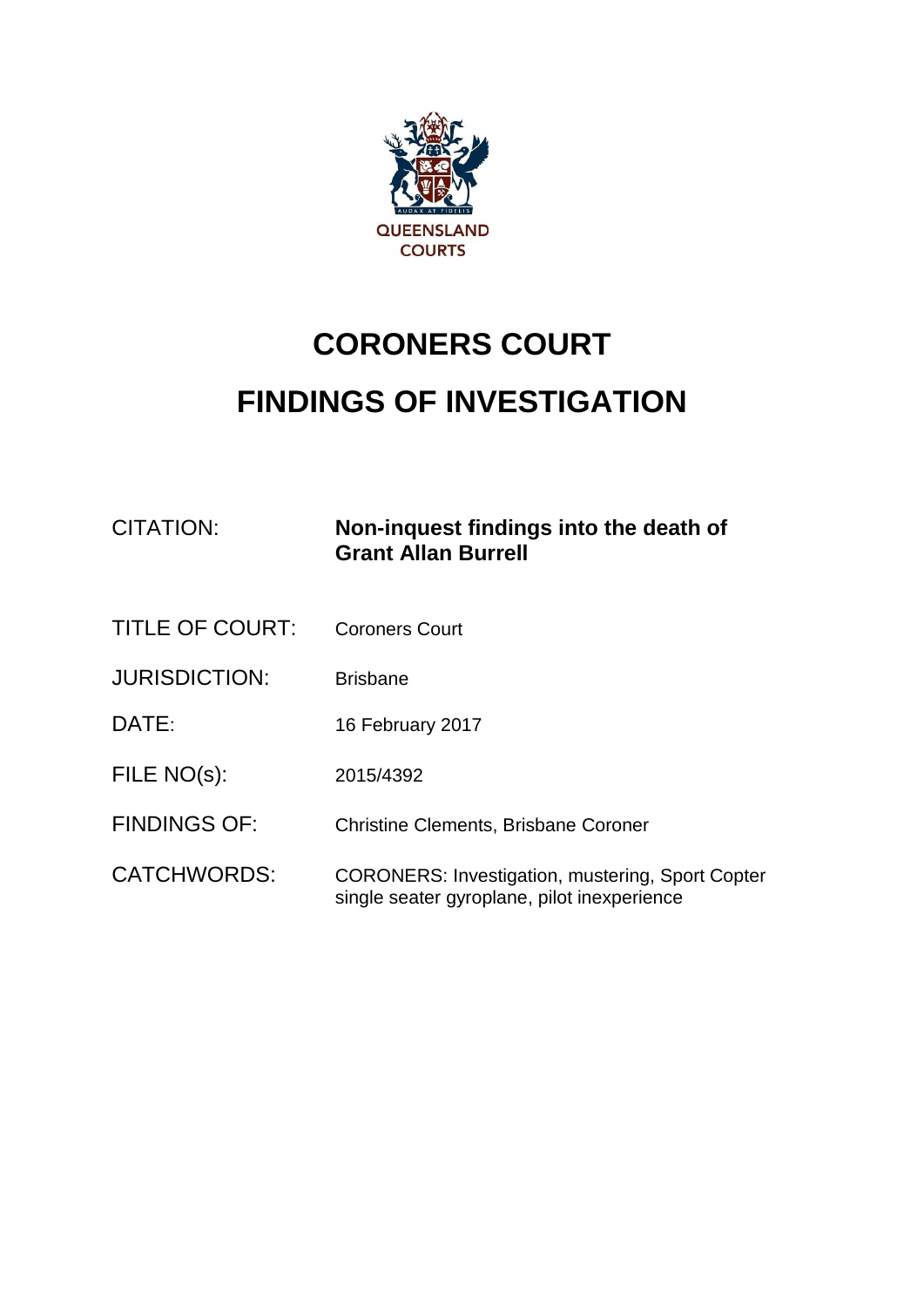Grant Allan Burrell lived at 174 Parry Street, Charleville in Queensland. He died on 7 November 2015 at Tyrone Station, Adavale Road, Charleville in Queensland. Mr Burrell was flying a Sport Copter single seater gyroplane when he crashed, sustaining fatal injuries. He died due to massive head injury, pelvic and lower limb injuries sustained in the gyroplane crash. Grant Burrell was 35 years of age at the time of his death.

Grant Burrell was working for Graeme Hubbard on one of Mr Hubbard's properties at the time of his death. The circumstances were investigated by the Forensic Crash Unit by Sergeant Irvine.

The incident occurred at about 9.15am on Saturday morning, 7 November 2015. Grant Burrell was using his 2010 build G-246 model Sport Copter single seater gyroplane to muster cattle on Tyrone Station. The aircraft was travelling at low altitude and relatively low speed before it clipped a dead tree with its left wing whilst attempting to make a sweeping left hand turn. The aircraft fell to the ground nose first before flipping. Mr Burrell was propelled forward out of the aircraft and landed on his back. He was killed instantly due to major injuries to his head, neck and legs. His helmet was dislodged during impact.

An investigator from the Australian Sports Rotorcraft Association (ASRA) attended the scene together with police officers to inspect and investigate the circumstances of the fatality.

The underlying essential element leading to the fatality was considered to be pilot inexperience.

## **Witnesses**

Corey Back was employed as a property manager for the preceding 30 months at Gleneden, Charleville. He has been working in the beef industry for some 15 years and over that period mustered cattle on countless occasions. He does not fly but has witnessed aircraft being used to help muster cattle.

On 7 November he was working at Tyrone Station where he had some of his cattle agisted. The station is approximately 70 kilometres west of Charleville.

His friend Sam Fromm also had some of his cattle agisted on the station.

They both intended mustering their cattle to remove weaners from cows.

They were aware Grant Burrell was helping muster the cattle using his gyrocopter. It was his job to spot the cattle and then relay information by two-way radio to inform ground crew of the location of the cattle.

It was the first occasion that Corey Back had been involved with a muster when Grant was flying. Grant was helping them out and was not getting paid on this occasion. It was thought that he had only two or three months experience having recently purchased the gyrocopter in Mackay.

Mr Back was aware he purchased the copter and then travelled to Wondai to obtain his licence.

He recalled Grant arrived at Tyrone Station just before 8 that morning having flown there in his gyrocopter from Etona Station. The flight would have taken one hour and 40 minutes.

The aircraft was then refilled with premium unleaded fuel. Sam Fromm had picked up the fuel that morning from the Gull Service Station in Charleville.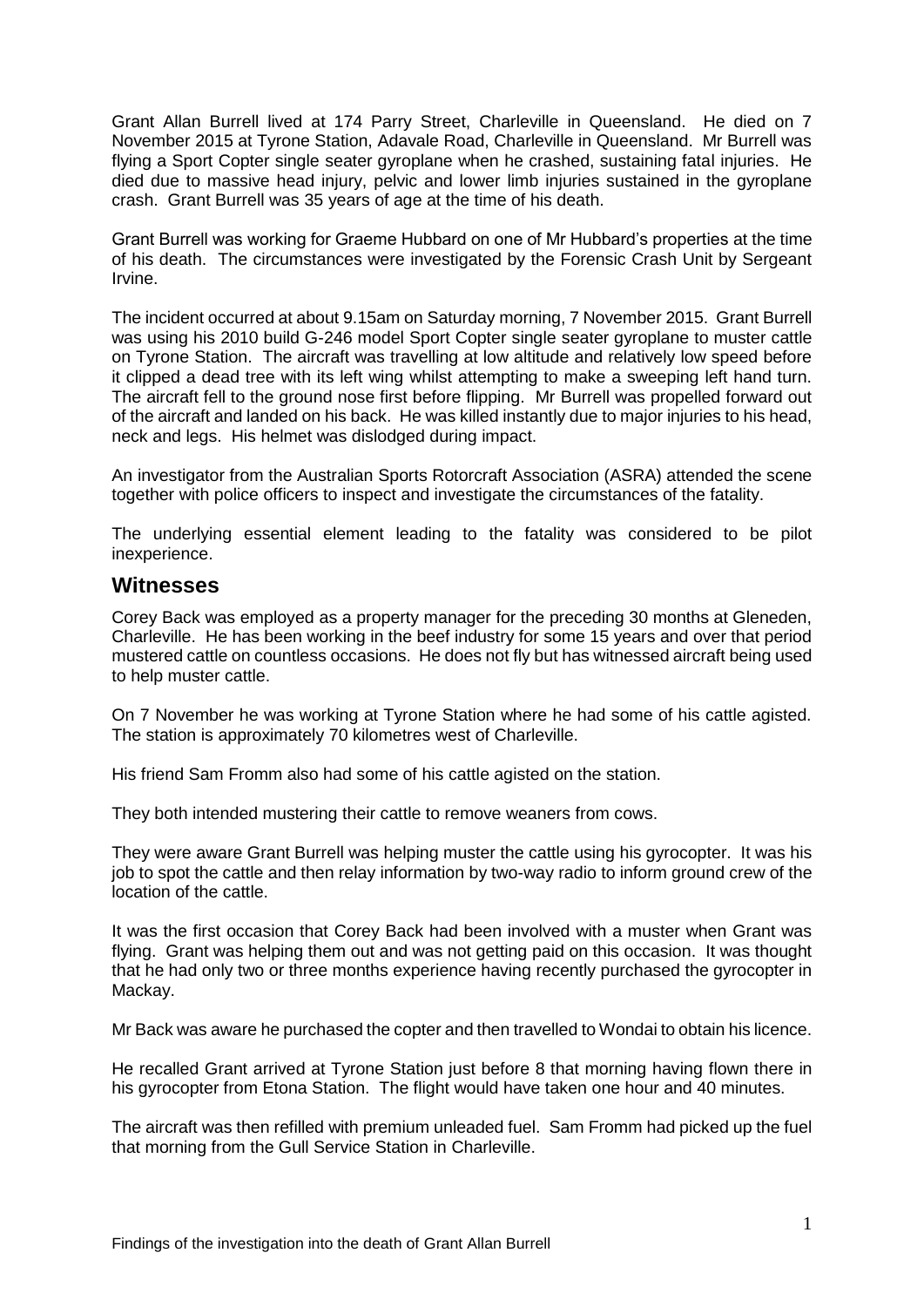Mustering commenced in the triangle paddock for around 10-15 minutes, directing cattle into the laneway in between two fences heading the cattle towards the cattle yards.

They then moved on to the middle paddock for about half an hour to 40 minutes. The three men were in contact with each other via two-way radio. Corey recalled Grant was flying slightly behind his position in the middle of the paddock when he spoke over the two-way radio asking Grant if he had seen any cattle behind Corey's position. There was no response. Corey waited for about 30 seconds and then heard the sound of the aircraft crashing into timber. He then heard the gyrocopter's engine running continuously. There was no sound of backfire or any indication of mechanical failure prior to the sound of impact.

He then heard Sam Fromm on the two-way indicating that Grant Burrell was down. It took Corey Back approximately three or four minutes to locate Grant lying on the ground in front of the gyrocopter. Sam arrived very shortly after. They checked Grant's pulse but could not find one. They obtained lining from the gyrocopter seat to place over Grant's body but did not move him.

Sam returned to the house at Tyrone to call emergency services while Corey Back investigated access for vehicles to the crash site before returning to the crash site.

Corey Back's recollection was that Grant was flying fairly low, about 6-10 metres above the tops of the trees as an estimate. He thinks Grant would not have been flying above 500 feet. He had not noticed anything out of order with Grant's flying that morning.

Samuel Fromm first met Grant Burrell about three years earlier through church camps.

Grant had previously done some mustering for Sam Fromm at Tyrone but this was with dirt bikes.

Sam understood that Grant Burrell had previously owned a paraglider but only recently purchased the gyrocopter during the last year. Corey Back and Sam Fromm had made an arrangement that Grant Burrell would assist them spotting from the gyrocopter whilst they mustered the cattle.

Sam Fromm confirmed he purchased premium unleaded fuel for the gyrocopter from a service station and filled the main tank.

When Sam Fromm saw Grant Burrell fly over the top of them initially he estimated Grant was about three or four times the height of the trees. He therefore estimated he was 100-150 feet in the air.

He described the landscape as 'The paddock was full of mulga and you couldn't see very far.' Just prior to the crash, Sam Fromm observed Grant Burrell flying about the height of the ridge, which he estimated to be about 150 feet high. Sam Fromm observed the gyrocopter bank to turn back in a westerly direction. The turn seemed to be tighter than any he had seen previously. Sam also observed it appeared that the gyrocopter was moving more slowly than during previously executed turns.

Sam's recollection was that the gyrocopter did not sound revved up. It then seemed to plummet at a sharp angle before impact. He did not hear any coughing or sputtering from the gyrocopter prior to impact.

He immediately checked on Grant before returning to the homestead to get emergency services.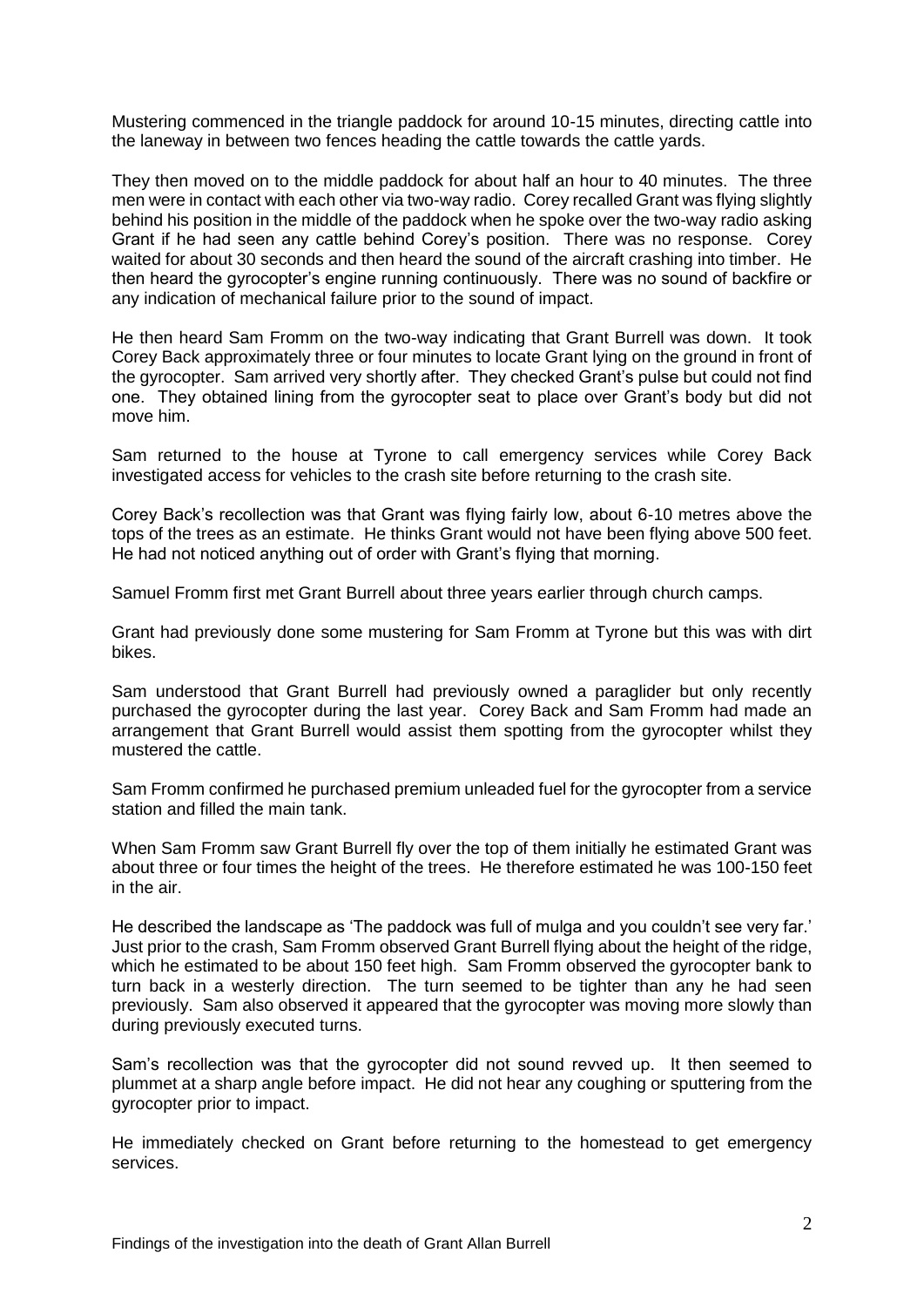## **Investigation**

Atmospheric conditions at Charleville at the time of this incident were as follows: the wind speed was about 19 kilometres per hour with gusts up to 26 kilometres per hour blowing from the south east to the south-south east. There was no cloud cover and visibility was high without the presence of either smoke or fog.

The air temperature was 12 degrees above the ideal flying temperature, which is 15 degrees Celsius according to the International Standard Atmosphere guidelines for flying.

Initial inspection confirmed that the aircraft had clipped a dead tree before colliding nose first into the ground and then overturning and breaking up.

A statement was obtained from Mr Burrell's employer, Graeme Hubbard who lived at Etona Station near Morven.

Mr Hubbard had known Grant Burrell's family for about 20 years. Grant had been working for Mr Hubbard at Etona over the preceding two years. He worked on a contract basis doing all types of property work required by Mr Hubbard, who had been involved in an accident and needed more assistance. Mr Hubbard described Grant Burrell as fastidious about everything he did.

Mr Hubbard was aware Grant Burrell was going to do some spotting at Tyrone on the day. Mr Hubbard was up at about 5:00am and prepared breakfast for Mr Burrell who was out checking his aircraft. He observed him fly out from Etona property at about 6:00am.

Mr Hubbard knew the gyrocopter had been purchased about three months earlier secondhand from someone in the north of the state. He described it as like brand-new. He also confirmed Grant Burrell had dismantled the aircraft and taken it to Wondai for a week to obtain his licence before returning to the property.

Mr Burrell was essentially living on Mr Hubbard's property. Mr Hubbard observed that every afternoon Grant would take the gyro up for about an hour, flying all over the property checking cattle and conditions before reporting back to Mr Hubbard. He also observed him do practise landings at least half a dozen times.

He was aware Grant had replaced the oil reservoir as it was weeping, and replaced the bendex that drives the rotor. He described Grant Burrell as a perfectionist who repeatedly read the manual on the gyro each night, studying it. He was also in contact with other owners of similar craft to gain knowledge.

## **Background of aircraft**

Investigators confirmed that Kylan Dempsey who lived near Mackay previously owned the aircraft which had been built in 2010 and was originally owned by someone in Caboolture.

Mr Dempsey sold it to Mr Burrell for \$23,000 on or about 7 September 2015. By that time the aircraft had accumulated 230 flying hours.

The aircraft had been given a full service in February 2015 after 215 flying hours. The logbook then recorded standard maintenance.

In particular, it was recorded that Grant Burrell had documented 11 hours of dual flight time in his pilot's log. This was between 25 August and 7 September 2015.

Subsequently, 15.2 hours of solo flying were logged between 7 September and 16 October